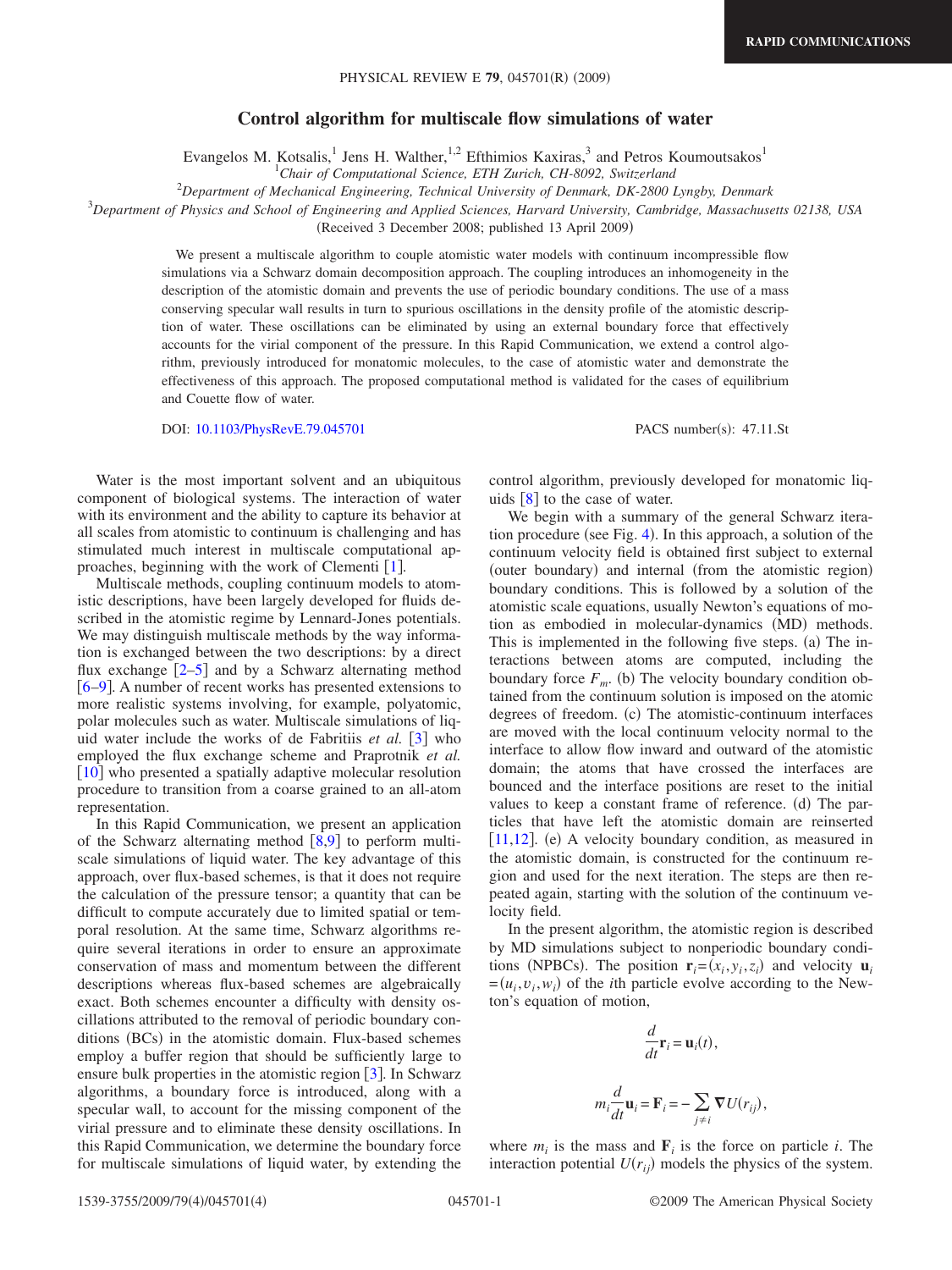

<span id="page-1-0"></span>FIG. 1. Schematic representation of the control algorithm for reducing density fluctuations. The controller uses the error *ei*, which is the difference between the target density  $\rho_i^t$  and the computed density  $\rho_i^m$ , to obtain a correction to the boundary force  $\Delta F_i$ , which is applied to the MD boundary to produce the correct density and virial component of the pressure; the procedure is iterated until the error is smaller than a prescribed tolerance.

Here we consider liquid water modeled using the rigid simple point charge/extended water model by Berendsen *et al.*  $\left[13\right]$  $\left[13\right]$  $\left[13\right]$ , with an O-H bond length of 1 Å and a H-O-H angle of 109.47 $\degree$  constrained using the SHAKE algorithm [[14](#page-3-11)]. The long-range electrostatic interactions are treated using the reaction field method  $\left[15\right]$  $\left[15\right]$  $\left[15\right]$ . The nonbonded interactions are computed using a molecular cutoff  $(r_c)$  of 1.0 nm and the equations are integrated using a leap-frog scheme with a time step  $\delta t = 2$  fs.

We impose NPBC with a boundary force  $F_m$  to exert the correct mean virial pressure on the MD system  $\lceil 8 \rceil$  $\lceil 8 \rceil$  $\lceil 8 \rceil$ . A specular boundary is used to prevent molecules from leaving the atomistic domain and to impose the ideal kinetic part of the system pressure. The collisions are detected in a moving frame of reference. At the end of the time step, the moving boundaries are reset to their initial position and particles that end up outside the computational domain are then reinserted  $[11,12]$  $[11,12]$  $[11,12]$  $[11,12]$ . More specifically, we first detect the collision of a water molecule by computing whether its center of mass has crossed the boundary; thus, at each time step *n*, we compute the collision time as  $t' = (x_c^n - x_b) / (u_b - \tilde{u}_c^{n+1/2})$ . Here,  $x_c^n$  is the position of the center of mass of the water molecule,  $x_b$  and  $u<sub>b</sub>$  are the initial boundary position and boundary speed, and  $\tilde{u}_c^{n+1/2}$  is the center-of-mass velocity of the molecule after the regular leap-frog update but before a possible reflection. Note that we are only concerned with molecular positions  $x_i$ and velocities  $u_i$  in the direction perpendicular to the boundary and have dropped the molecule index *i* for simplicity. If  $t'$  is smaller than the time step  $\delta t$  then the molecule is crossing the boundary and the new velocity and position of each atom of the molecule are calculated as

## KOTSALIS *et al.* 2009) **PHYSICAL REVIEW E 79**, 045701(R) (2009)

$$
u^{n+1/2} = \tilde{u}^{n+1/2} - 2(\tilde{u}_c^{n+1/2} - u_b),
$$
 (1)

$$
x^{n+1} = x^n + t'\tilde{u}^{n+1/2} + (\delta t - t')u^{n+1/2}.
$$
 (2)

In  $[8]$  $[8]$  $[8]$  the boundary force  $F_m$  is computed from the pair potential and the pair-correlation function  $g(r)$  of the fluid. This approach was shown to be superior to existing approaches but is not sufficient for dense liquids at low temperatures as the pair-correlation function may not be sufficient to describe the structure of the liquid. In  $[9]$  $[9]$  $[9]$  a control algorithm was introduced in order to achieve the target density of the system for a wide range of temperatures. This algorithm is here extended to the case of water described by a fully atomistic model.

We apply our method to a model water system at equilibrium in the liquid phase, namely,  $(T=300 \text{ K}, \rho)$  $= 0.997$  g cm<sup>-3</sup>). The size of the computational domain is  $3 \times 3 \times 3$  nm<sup>3</sup>. Nonperiodic boundary conditions are imposed in the *x* direction. The system is weakly coupled to a Berendsen thermostat  $\lceil 16 \rceil$  $\lceil 16 \rceil$  $\lceil 16 \rceil$  with a time constant of 0.02 ps. In order to reduce spurious oscillations in the density, we apply the control algorithm to the mean external boundary force applied to the MD system. The control approach is sketched in Fig. [1.](#page-1-0) Each iteration involves the following steps. We start by applying a zero external boundary force. The density is sampled in 3 ps time intervals and we employ a filter to reduce the signal noise. The filter reduces the required sampling size and hence improves the convergence properties. The density  $\rho^{m'}$  is measured with a spatial resolution  $(\delta x)$  of 0.025 nm in time intervals of 3 ps and processed twice through a Gaussian filter to obtain  $\rho^m$ ,

$$
\rho^{m}(x) = \frac{1}{\epsilon^{2}} \int \left[ \int \rho^{m'}(x'') e^{-(x-x'')^{2}/\epsilon^{2}} dx'' \right] e^{-(x-x')^{2}/\epsilon^{2}} dx',
$$
\n(3)

where  $\epsilon = 2\delta x$ . The cutoff used for the discrete evaluation of the convolution is  $3\delta x$  [[9](#page-3-4)]. We then evaluate the error in the fluid density as

<span id="page-1-1"></span>

FIG. 2. (a) The external boundary force computed after applying dynamic control theory. (b) The corresponding reduced density  $(\rho^+ = \rho/\rho_{bulk})$  values, without the control (zero external boundary force, dotted line) and with the control (solid line). For these simulations, we used  $k_p = \text{nm}^{2.5} \text{ kJ/amu}$  mol and both the force and density were sampled over 0.36 ns.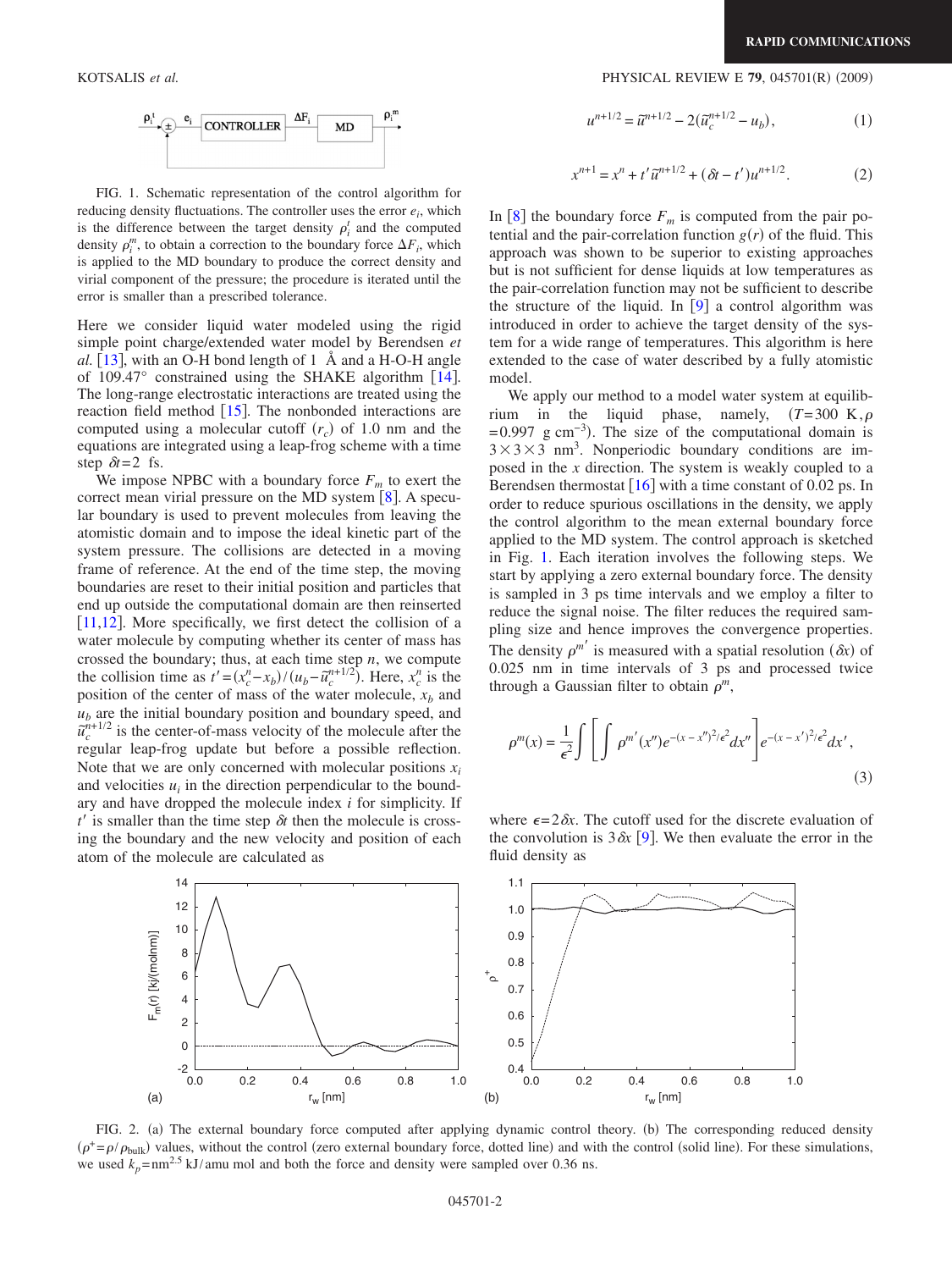CONTROL ALGORITHM FOR MULTISCALE FLOW...

<span id="page-2-1"></span>

FIG. 3. The probability distribution of the cosine of the angle  $\phi$ between the dipole of each water molecule with the normal to the *x* direction at distances from the boundary: (a)  $0.1$  nm, (b)  $0.2$  nm, (c)  $0.4$  nm, and (d)  $0.6$  nm.

$$
e(r_b) = \rho^t - \rho^m(r_b),\tag{4}
$$

where  $r_b$  is the distance to the boundary,  $\rho^t$  is the desired constant target density, and  $\rho^m$  is the measured filtered value. We compute the gradient of this error as

$$
\epsilon(r_b) = \nabla e(r_b) = -\nabla \rho^m(r_b)
$$
 (5)

and amplify this with a factor  $K_i^P$  to obtain the adjustment  $\Delta F$  to the boundary force as

$$
\Delta F_l = K_l^P \epsilon_l \tag{6}
$$

for each *l*th bin, where  $K^P(r_w) = k_p \sqrt{(r_c - r_b)}$  and  $k_p$  is a constant factor. We let  $K^P$  depend on the distance from the boundary because the magnitude of the density disturbances

is reduced as the distance increases. The boundary force is finally computed as

$$
F_l^{\text{new}} = F_l^{\text{old}} + \Delta F_l,\tag{7}
$$

and applied to the center of mass of each water molecule (see Fig. [2](#page-1-1)). We consider that the method has converged when the root mean square of the error

$$
E = \sqrt{\frac{1}{N} \sum_{l=1}^{N} e_l^2}
$$
 (8)

is less than a prescribed value, here 1%. The controller is continuously acting on the system and *E* is computed in time intervals of 90 ps.

When the external force is not acting on the system, we observe up to 60% density fluctuations. The results of applying the control shown in Fig. [2](#page-1-1) demonstrate that our approach eliminates these density oscillations. The value of  $k_p$ determines the stability properties and the convergence rate of the algorithm [[9](#page-3-4)]. With  $k_p = 0.75$  nm<sup>2.5</sup> kJ/amu mol, the convergence to  $E \le 1\%$  is achieved after 0.4 ns. The integral [8](#page-3-7)

$$
\rho_n \int_0^{r_c} F_b(r) dr,
$$

where  $\rho_n$  is the number density of water,  $F_b$  is the external boundary force, and *r* is the distance from the boundary, which matches (to within  $4 \%$ ) the correct virial pressure in the bulk. As a final check, we measure the angle  $\phi$  between the normal to the boundary and the dipole moment of each water molecule. In Fig. [3](#page-2-1) we show the angle probability distribution of  $cos(\phi)$  at different distances from the boundary. The NPBC produces a spurious preference in the orientation of the water molecules on the boundary which vanishes at a distance of approximately 0.6 nm from the boundary.

<span id="page-2-0"></span>

FIG. 4. (Color online) Schematic representation of the hybrid simulation for the Couette flow, indicating the atomistic region treated with MD, the continuum region, and the motion of the boundary far from the atomistic region (with velocity  $\pm v$ ).